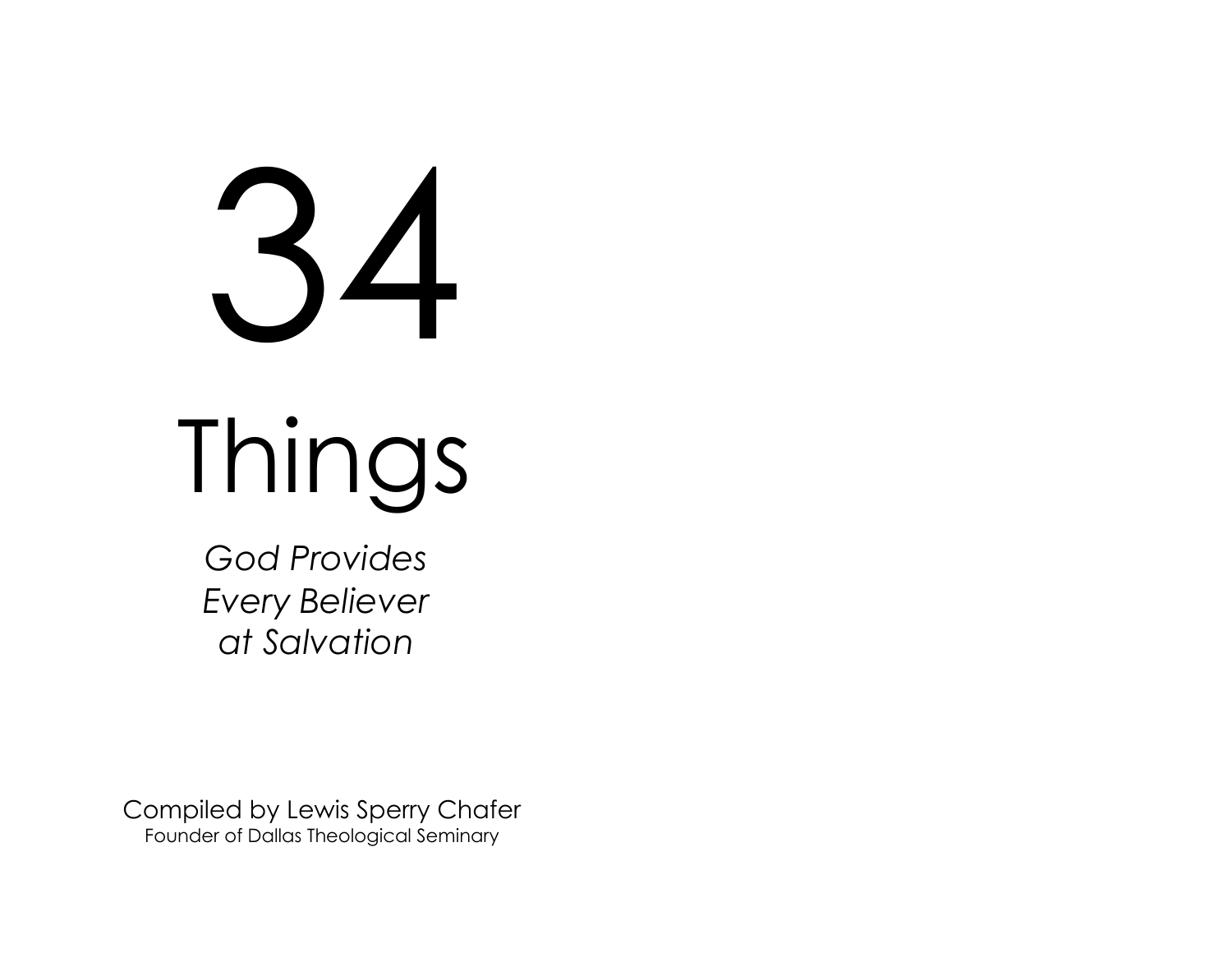*God Wants to Give You 34 gracious gifts for you to have now and for all eternity!*

 At the moment you believe in Jesus Christ as your personal Savior, you receive 34 things which are unconditional promises God has stated in His Word.

 If you live your whole life and never believe in Jesus Christ as the only begotten Son of God, who died on the cross in your place to pay the penalty for your sins, and rose again to ever reign with God the Father, then you will never receive these things. Please don't miss out on these 34 free gifts.

 How can you receive these 34 things? The Holy Bible says,

**"***But as many as received Him, to them He gave the right to become the Sons of God, even to them that believe on His name." John 1:12*

*"He who believes in the Son has eternal life; but he who does not obey the Son will not see life, but the wrath of God abides on him." John 3:36*

*"Jesus said to him, 'I am the way, and the truth, and the life; no one comes to the Father but through Me." John 14:6*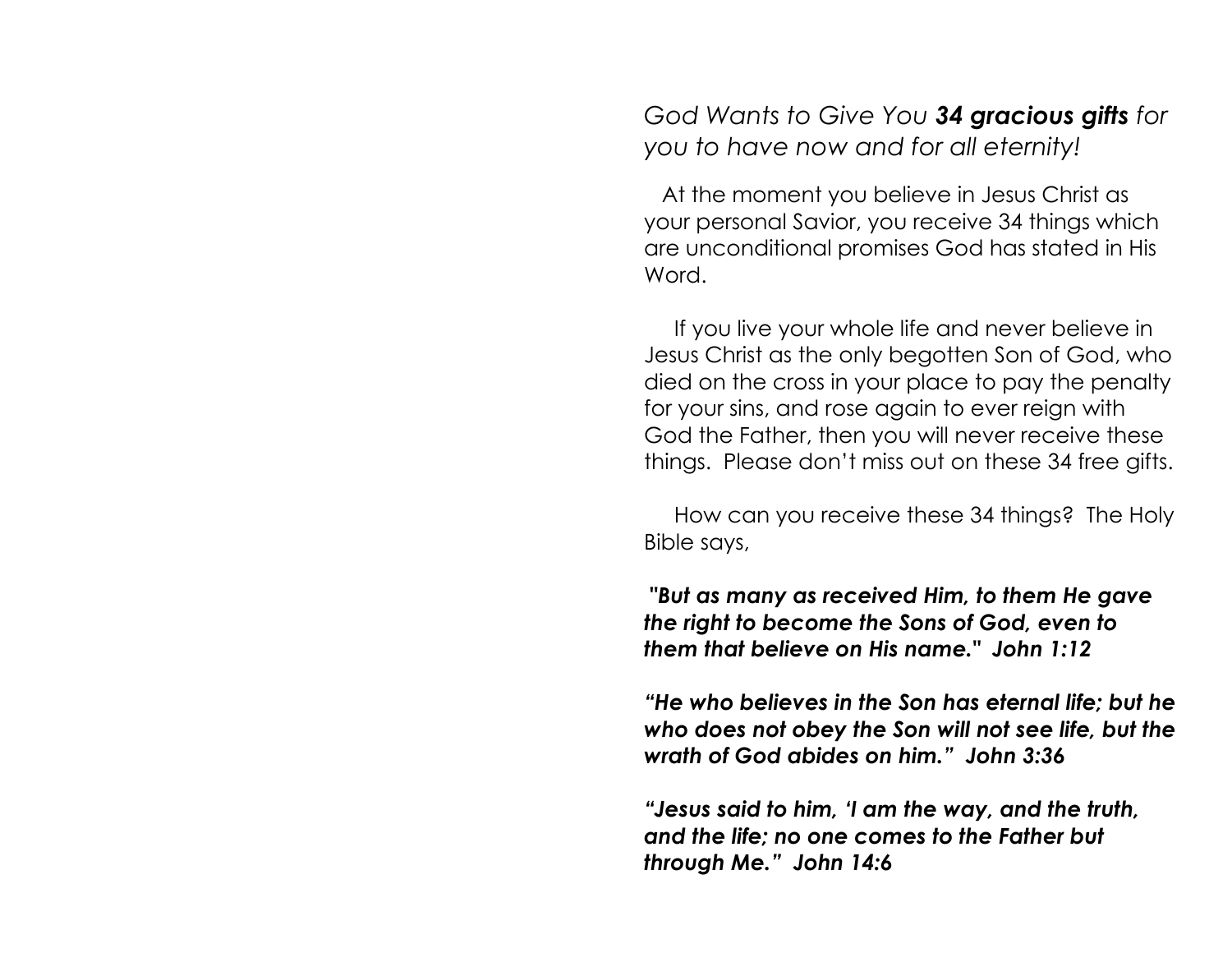*"For by grace you have been saved through faith; and that not of yourselves, it is the gift of God; not as a result of works, so that no one may boast." Ephesians 2:8-9*

If you have not believed in Jesus Christ as your personal Savior, you can believe what the scripture says - put your trust in Jesus Christ and thank Him for your salvation. As soon as you believe in Him, you will be born again, born from above. You will have instantly the 34 things God gives you at the moment of your salvation. They are your guarantee of eternal Security—you cannot lose what God freely gives.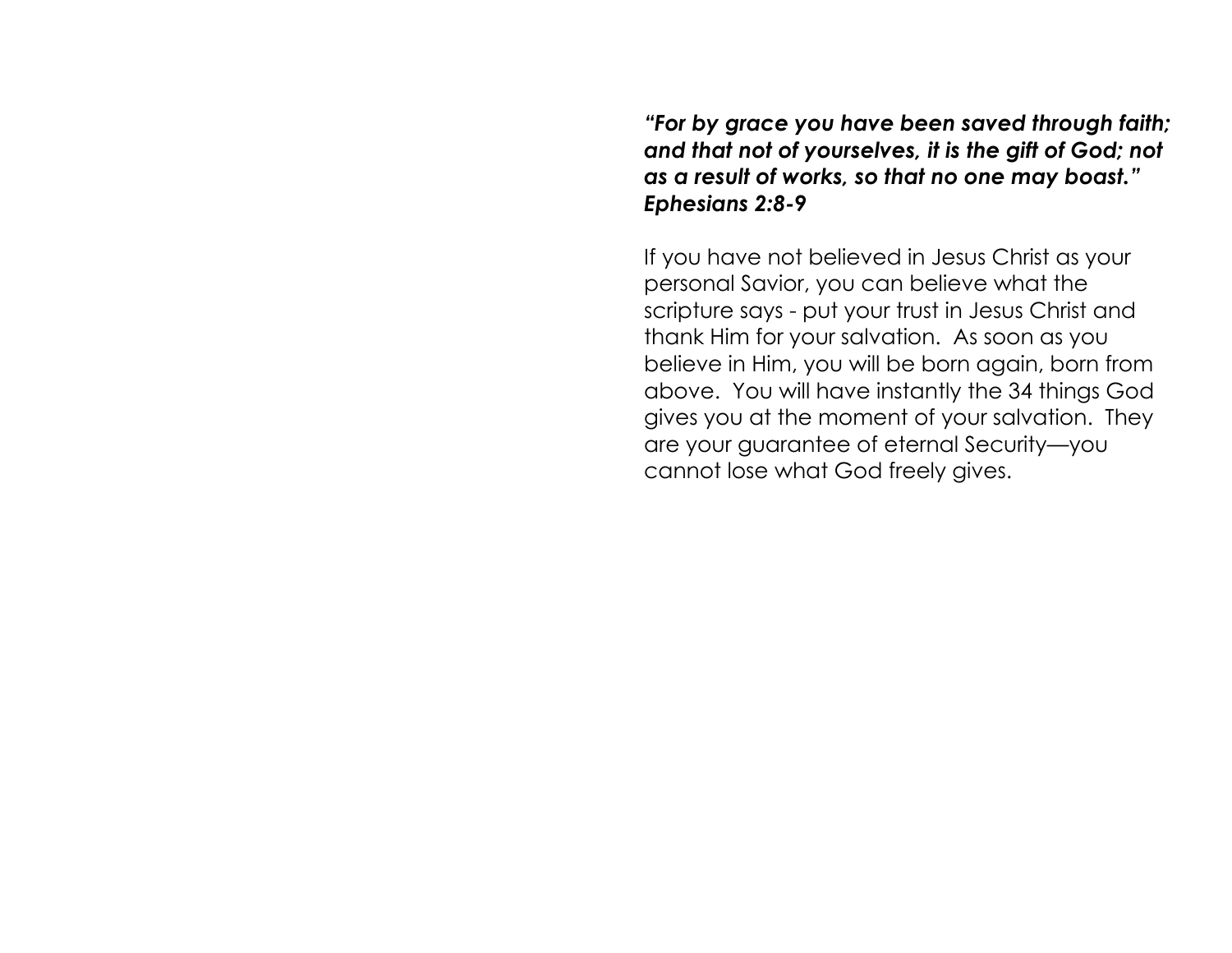# *THE SAVING WORK OF GOD – 34 Things*

- 1. **The believer resides in the eternal plan of God** (shares the destiny of Christ). **He is:**
	- a. **Foreknown:** Acts 2:23; Rom 8:29; 1 Pet 1:2;
	- b. **Elected:** Rom 8:33; Col 3:12; I Thess 1:4; Titus 1:1; 1 Pet 1:2;
	- c. **Predestined**: Rom 8:29–30; Eph 1:5,11;
	- d. **Chosen:** Matt 22:14; 1 Pet 2:4;
	- e. **Called**: 1 Thess 5:24.

#### 2. **The believer is reconciled**

(removal of the barrier between man and God): a. **By God:** 2 Cor 5:18–19; Col 1:20; b**. To God**: Rom 5:10; 2 Cor 5:20; Eph 2:14–17.

- 3. **The believer is redeemed** (purchased from the slave market of sin): Rom 3:24; Col 1:14; 1 Pet 1:18.
- 4. **The believer's condemnation** (eternal judgment) **is removed:** John 3:18; 5:24; Rom. 8:1.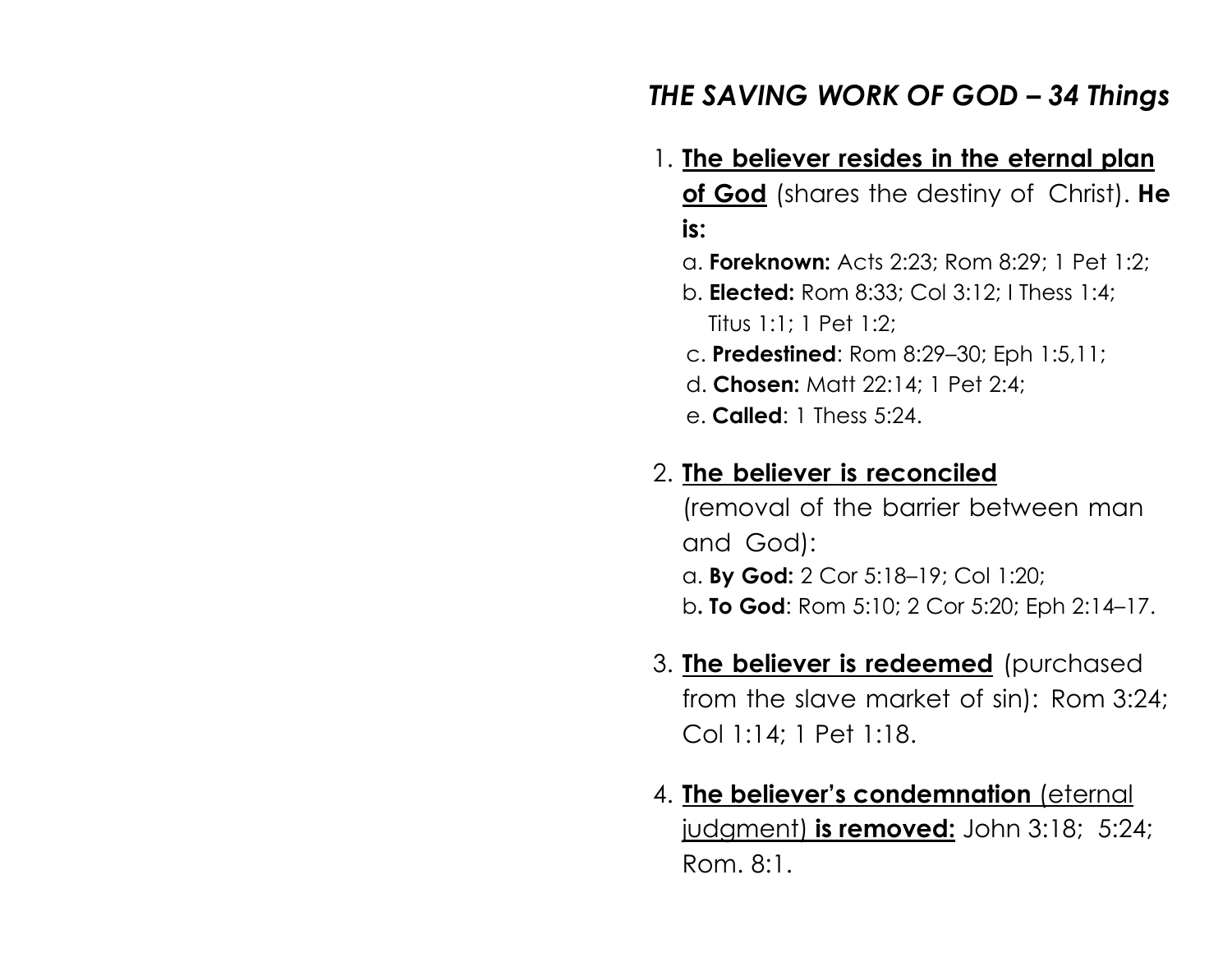- 5. **All sins are judged by the substitutionary spiritual death of Christ on the cross:** Rom 4:25; Eph 1:7; 1 Pet 2:24.
- 6. **Every believer receives propitiation for sins** (God satisfied with the work of His Son)**:** Rom 3:25–26; 1 John 2:2; 4:10.
- 7. **The believer is dead to old life** (old sin nature)**, but alive to God** (retroactive positional truth)**. He is:**
	- a. **Crucified with Christ**: Rom 6:6; Gal 2:20;
	- b. **Dead with Christ**: Rom 6:8; Col 3:3; 1 Pet 2:24;
	- c. **Buried with Christ:** Rom 6:4; Col 2:12;
	- d. **Raised with Christ:** Rom 6:4; 7:4; Col 2:12; 3:1.
- 8. **The believer is free from the Mosaic Law. He is:**
	- a. **Dead to the Law:** Rom 7:4;
	- b. **Delivered:** Rom 6:14; 7:6; 2 Cor 3:6–11; Gal 3:25.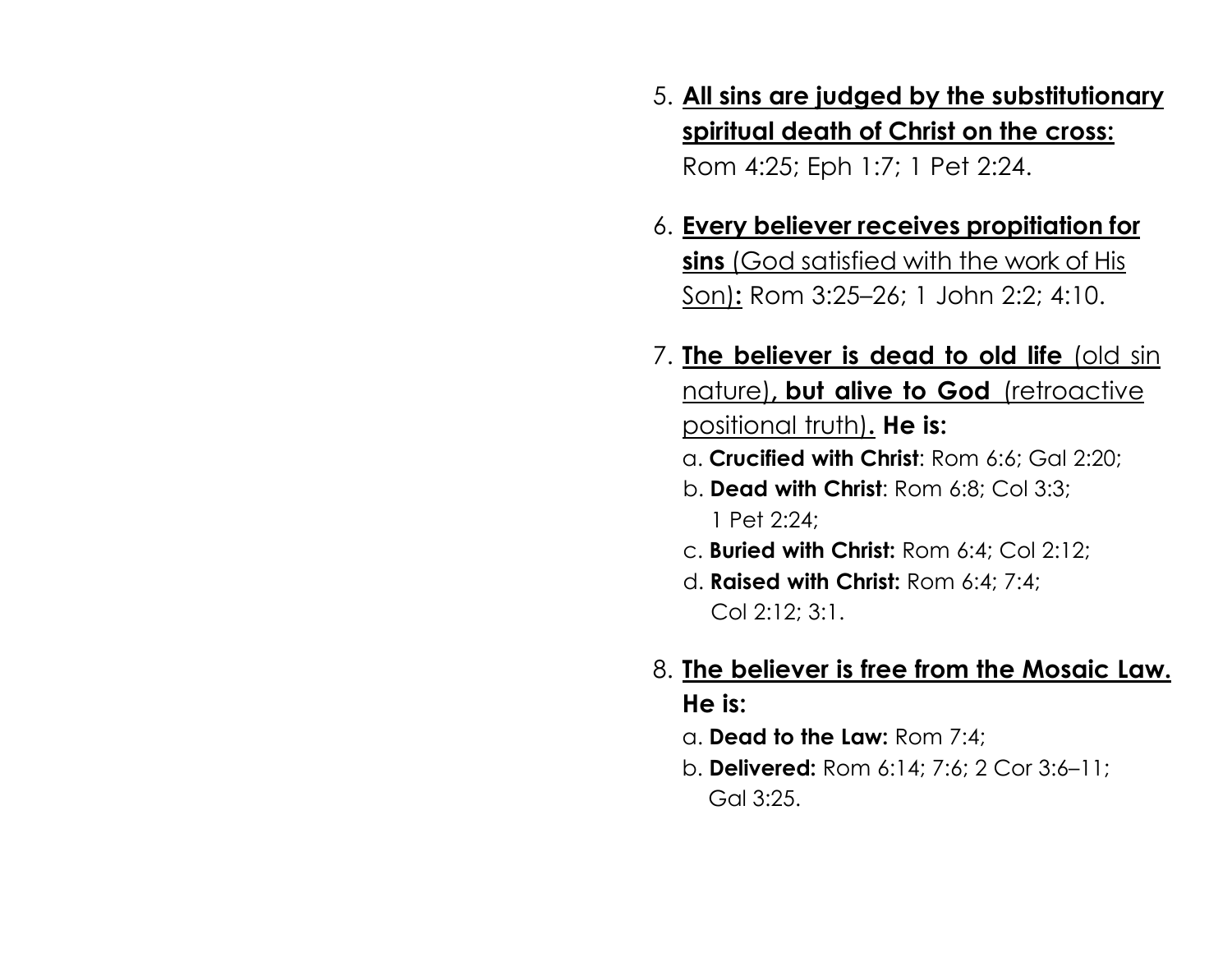### 9. **The believer is regenerated:** John 13:10;

- 1 Cor 6:11; Titus 3:5. **He is:**
- a. **Born again**: John 3:7; 1 Pet 1:23;
- b. **A child of God:** Rom 8:16; Gal 3:26;
- c. **A son of God:** John 1:12; 2 Cor 6:18; 1 John 3:2;
- d. **A new creation:** 2 Cor 5:17; Gal 6:15; Eph 2:10.

# 10. **The believer is adopted by God**

(placed as adult sons because of positional truth): Rom 8:15; 8:23 (future); Eph 1:5.

## 11. **The believer is made acceptable to**

**God:** Eph 1:6; 1 Pet 2:5. **He is:** a. **Made righteous** (imputation): Rom 3:22; 1 Cor 1:30; 2 Cor 5:21; Phil 3:9;

- b. **Sanctified positionally:** 1 Cor. 1:30; 6:11;
- c. **Perfected forever**: Heb 10:14;
- d**. Qualified for inheritance**: Col 1:12.
- 12. **The believer is justified** (declared righteous): Rom 3:24; 5:1, 9; 8:30; 1 Cor 6:11; Titus 3:7.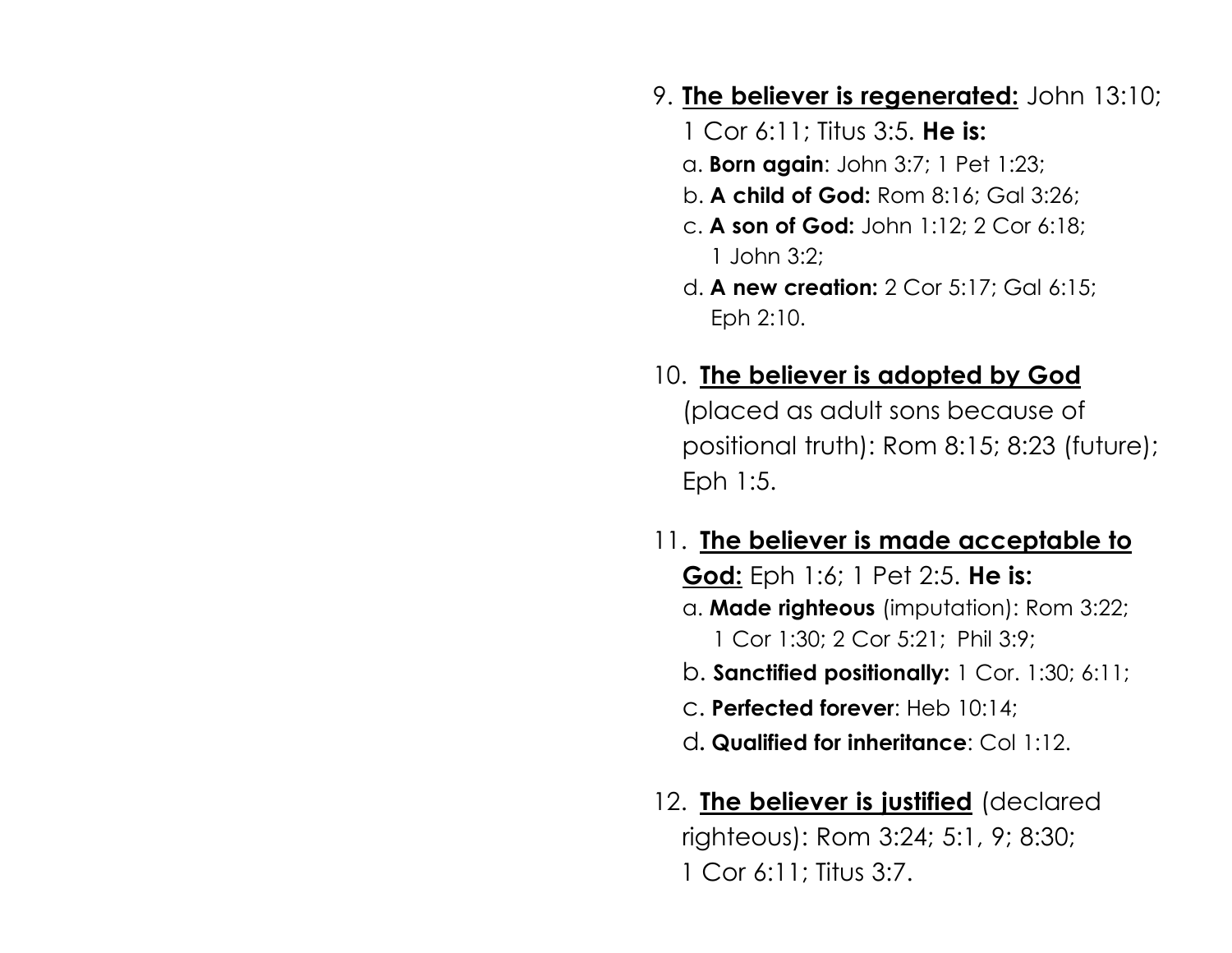- 13. **The believer receives the unique availability of divine power:** 2 Pet 1:3.
- 14. **The believer is guaranteed a heavenly citizenship based on reconciliation:** Luke 10:20; Eph 2:14–19; Phil 3:20.
- 15. **The believer is delivered from the kingdom of Satan:** Col 1:13*a*; 2:15.
- 16. **The believer is transferred into the kingdom of God:** Col 1:13*b*.
- 17. **The believer is now on a secure foundation:** 1 Cor 3:11; 10:4; Eph 2:20.
- 18. **Every believer is a gift from God the Father to Christ:** John 10:29; 17:2, 6, 9, 11–12, 24.
- 19. **The believer is positionally delivered from the power of the sin nature:** Rom 8:2; Phil 3:3; Col 2:11.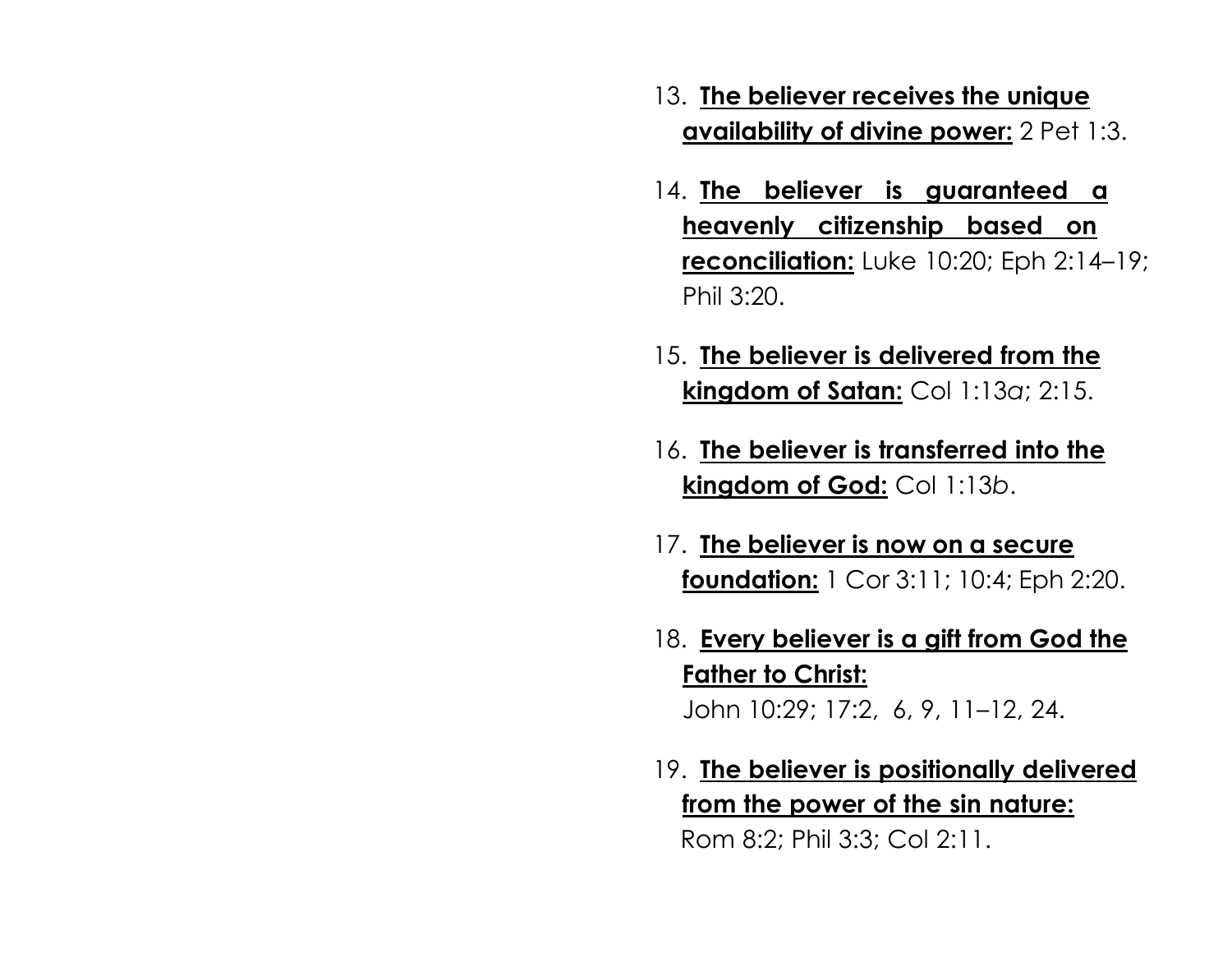20. **Every believer is appointed a priest unto God. We are:**

a. **A holy priesthood:** 1 Pet 2:5, 9; b. **A royal priesthood:** 1 Pet 2:9; Rev 1:6.

- 21. **The believer receives eternal security:** John 10:28–29; Rom 8:32, 38–39; Gal 3:26; 2 Tim 2:13.
- 22. **The believer is given access to God:** Rom 5:2; Eph 2:18; Heb 4:16; 10:19–20.
- 23. **Every believer is within the "much more" grace care of God:** Rom 5:9–10. **We are:**
	- a. **Objects of His love:** Eph 2:4; 5:2;
		- (1) **Objects of His grace For salvation**: Eph 2:8–9;
		- (2) **For keeping:** Rom 5:2; 1 Pet 1:5;
		- (3) **For service:** John 17:18; Eph 4:7;
		- (4) **For instruction:** Titus 2:12;
	- b. **Objects of His power:** Eph 1:19; Phil 2:13;
	- c. **Objects of His faithfulness:** Phil 1:6; Heb 13:5*b*;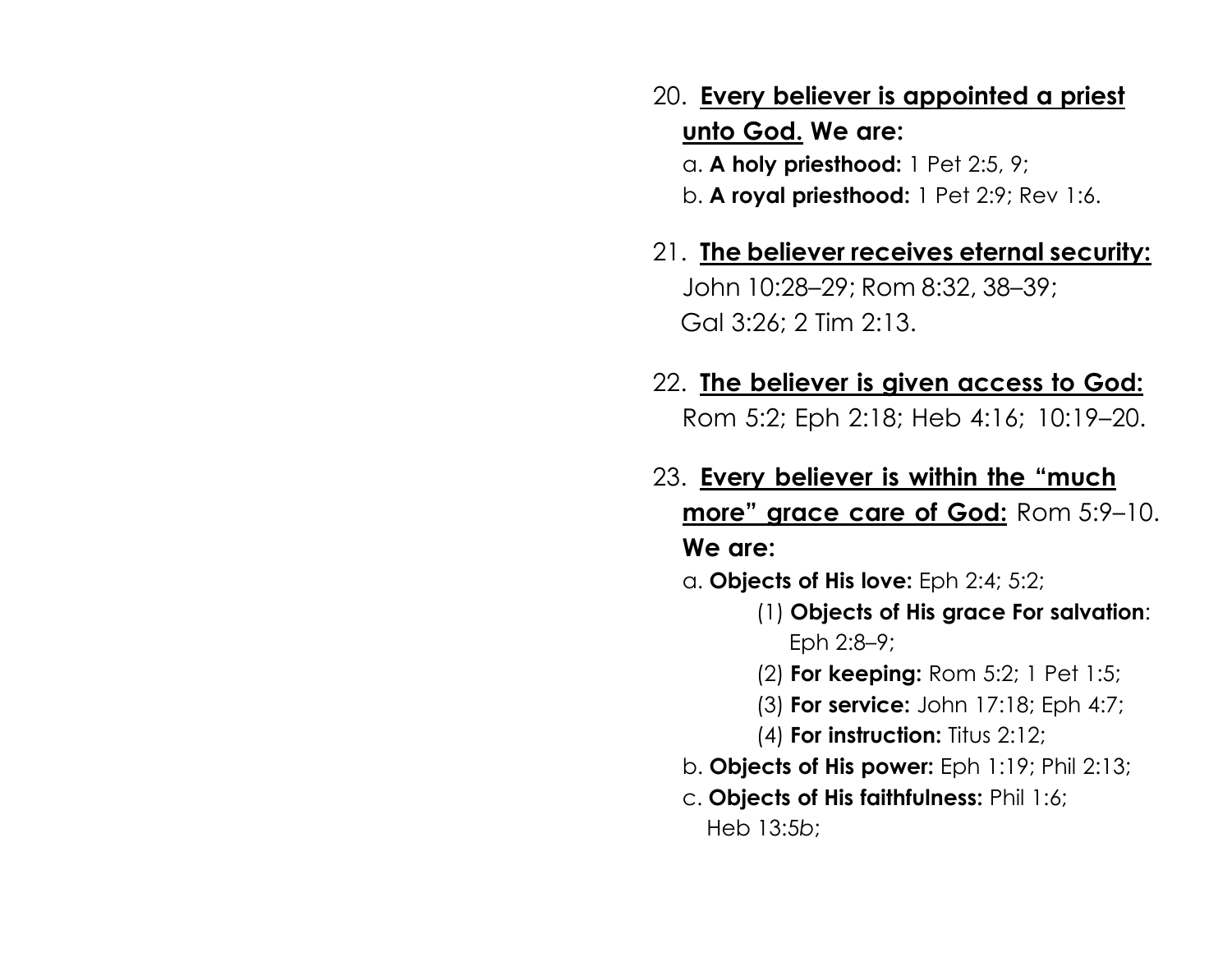- d. **Objects of His peace:** John 14:27;
- e. **Objects of His consolation:** 2 Thess 2:16;
- f. **Objects of His intercession:** Rom 8:34; Heb 7:25; 9:24
- 24. **The believer is beneficiary of an inheritance as heirs of God and jointheirs with Christ:** Rom 8:17; Eph 1:14, 18; Col 3:24; Heb 9:15; 1 Pet 1:4.
- 25. **Every believer has a new position in Christ:** Eph 2:6. **We are:** a. **Partners with Christ in life**: Col 3:4;
	- a.**Partners with Christ in service**: 1 Cor 1:9
		- (1) **Workers together with God:**
			- 1 Cor 3:9; 2 Cor 6:1;
		- (2**) Servants of the New Covenant:**
			- 2 Cor 3:6;
		- (3) **Ambassadors**: 2 Cor 5:20;
		- (4) **Living epistles**: 2 Cor 3:3;
		- (5) **Servants of God:** 2 Cor 6:4.
- 26. **Believers are recipients of eternal life:**

John 3:15; 10:28; 20:31; 1 John 5:11–12.

#### 27. **The believer is created a new spiritual**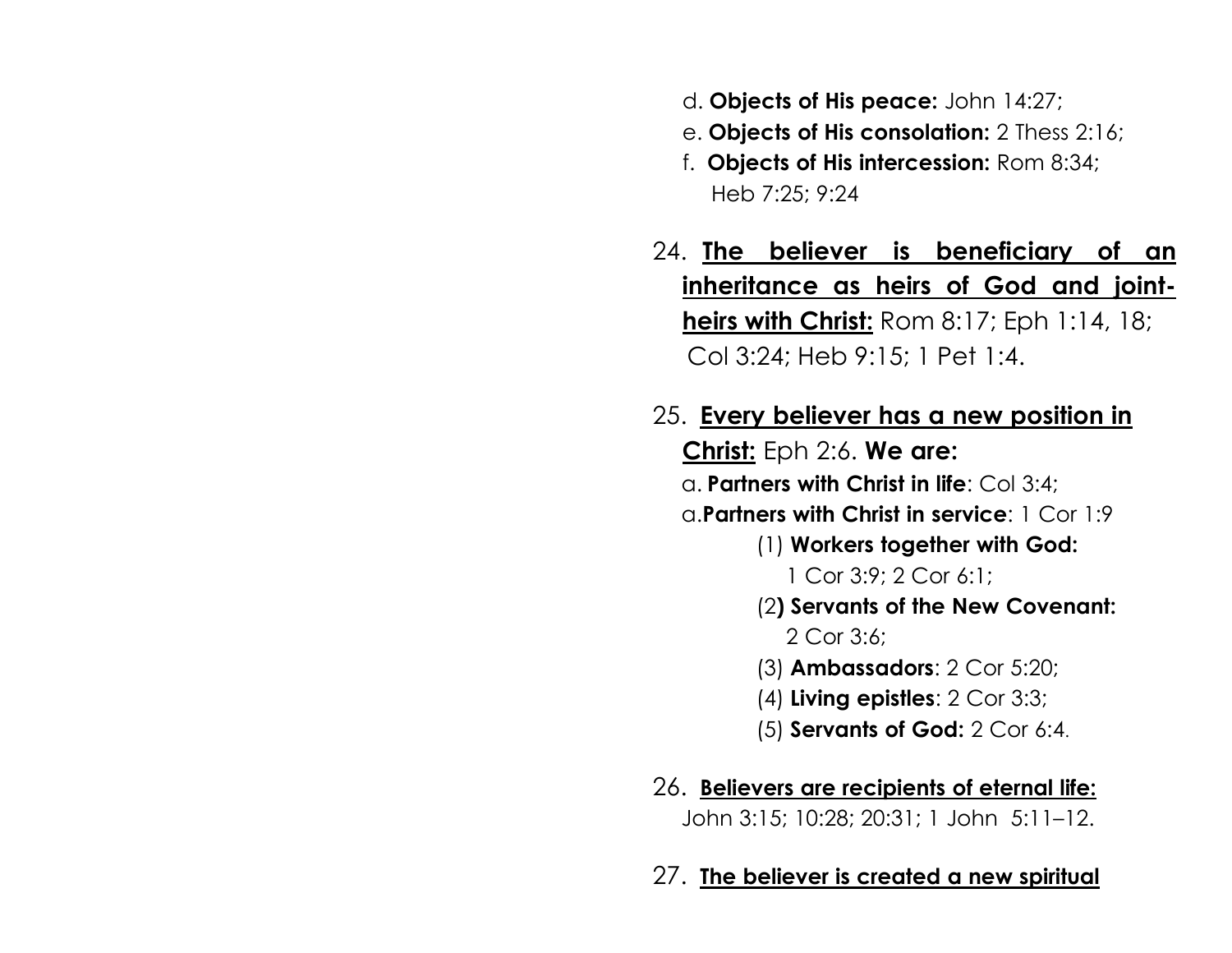- 28. **The believer is a light in the Lord** (part of the angelic conflict): Eph 5:8; 1 Thess 5:4–5.
- 29. **The believer is united with the Father, Son, and Holy Spirit. We are:**
	- a. **In God**: 1 Thess 1:1; cf., "God in you," Eph 4:6;
	- b. **In Christ**: John 14:20; cf., "Christ in you," Col 1:27
		- (1) **A member in His Body:**
			- 1 Cor 12:13;
		- (2) **A branch in the Vine:** John 15:5;
		- (3) **A stone in the Building:** Eph 2:21–22; 1 Pet 2:5;
		- (4) **A sheep in the Flock:** John 10:27–29;
		- (5) **A portion of His Bride:** Eph 5:25–27; Rev 19:6–8; 21:9;
		- (6) **A priest of the kingdom of priests:** 1 Pet 2:9;
	- c. **In the Holy Spirit:** Rom 8:9; "the Spirit in you."